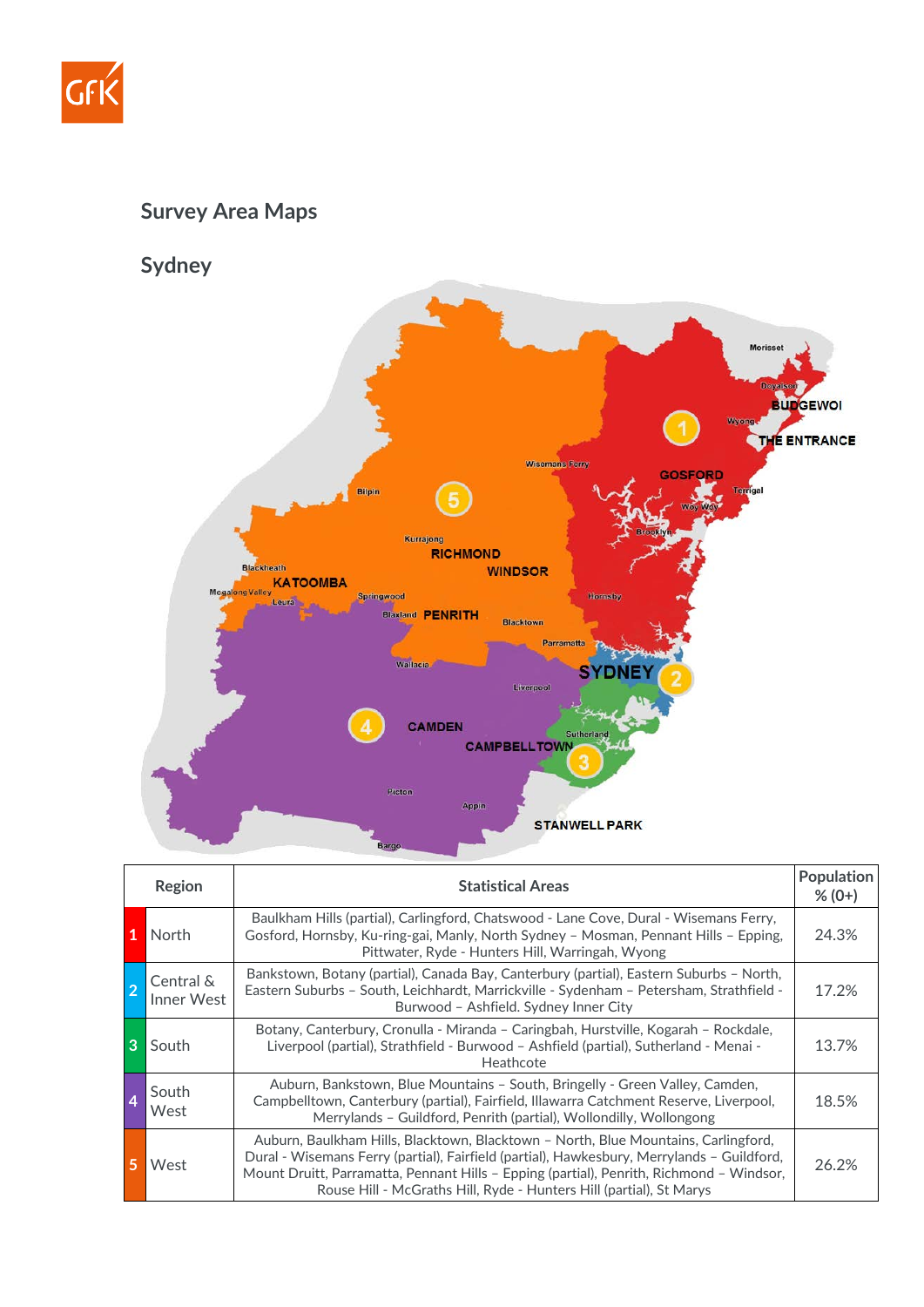

**Melbourne**



| Region | <b>Statistical Areas</b>                                                                                                                                                                                                                                                                                                  | Population<br>$% (0+)$ |
|--------|---------------------------------------------------------------------------------------------------------------------------------------------------------------------------------------------------------------------------------------------------------------------------------------------------------------------------|------------------------|
| North  | Banyule, Brimbank, Brunswick - Coburg, Darebin - North, Darebin - South, Essendon,<br>Heathcote - Castlemaine - Kyneton, Keilor, Macedon Ranges, Melbourne City (partial),<br>Moreland - North, Nillumbik - Kinglake, Sunbury, Tullamarine - Broadmeadows, Upper<br>Goulburn Valley, Whittlesea - Wallan, Yarra (partial) | 25.8%                  |
| South  | Bayside, Cardinia, Casey - North, Casey - South, Dandenong, Frankston, Glen Eira,<br>Kingston, Monash (partial), Mornington Peninsula, Port Phillip, Yarra Ranges (partial)                                                                                                                                               | 28.8%                  |
| East   | Boroondara, Cardinia (partial), Knox, Manningham – East, Manningham – West,<br>Maroondah, Monash (partial), Stonnington - East, Stonnington - West, Whitehorse -<br>East, Whitehorse - West, Yarra (partial), Yarra Ranges                                                                                                | 22.7%                  |
| West   | Barwon - West, Brimbank, Creswick - Daylesford - Ballan, Geelong, Hobsons Bay,<br>Maribyrnong, Melbourne City, Melton - Bacchus Marsh, Port Phillip (partial), Sunbury<br>(partial), Surf Coast - Bellarine Peninsula, Wyndham, Yarra (partial)                                                                           | 22.7%                  |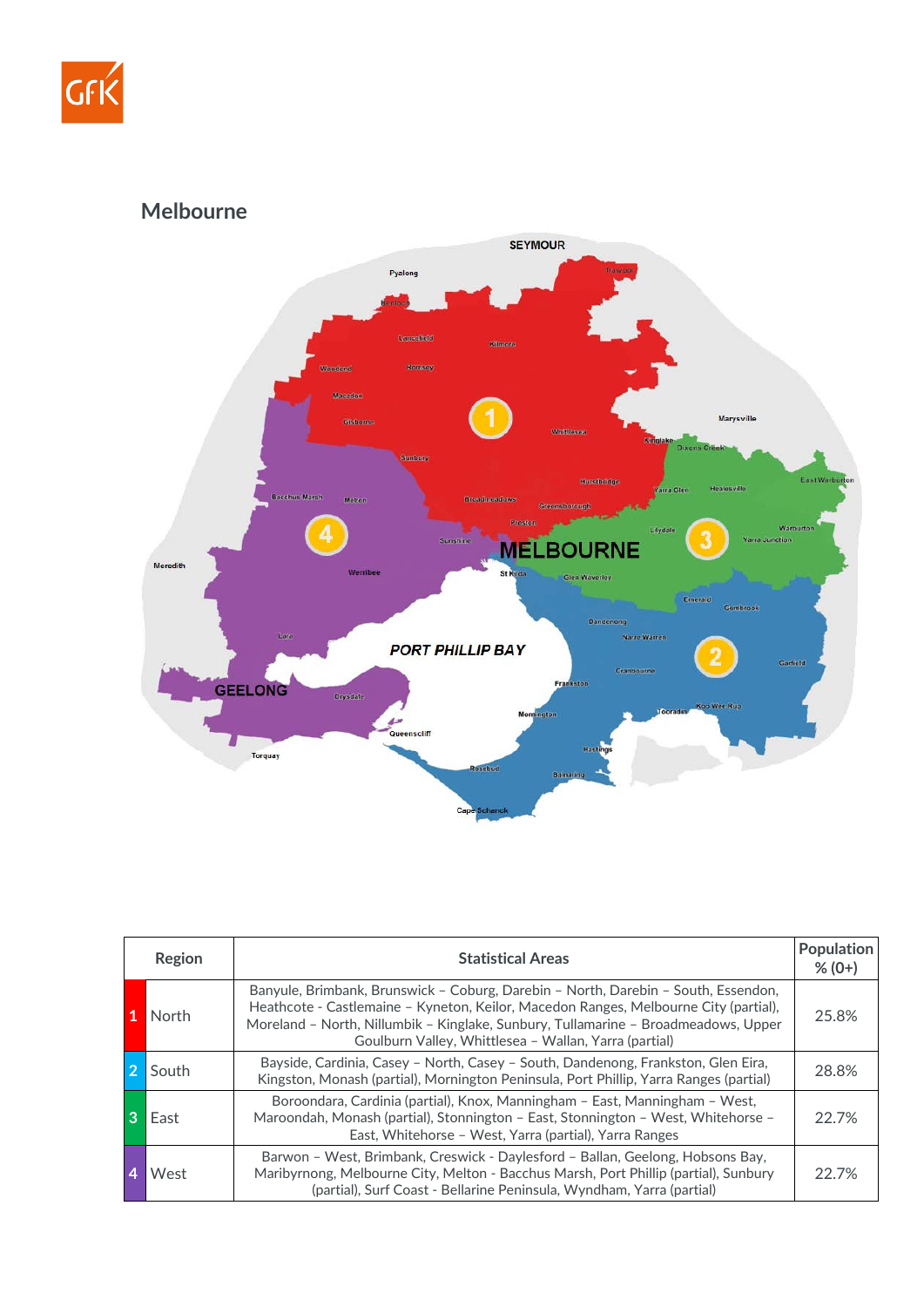

**Brisbane**



|                | Region               | <b>Statistical Areas</b>                                                                                                                                                                                                           | <b>Population</b><br>$% (0+)$ |
|----------------|----------------------|------------------------------------------------------------------------------------------------------------------------------------------------------------------------------------------------------------------------------------|-------------------------------|
|                | East                 | Brisbane Inner - East, Capalaba, Carindale, Cleveland - Stradbroke, Holland Park -<br>Yeronga, Mt Gravatt (partial), Nathan, Wynnum - Manly                                                                                        | 17.4%                         |
|                | West                 | Brisbane Inner - West (partial), Centenary, Forest Lake - Oxley, Ipswich Hinterland,<br>Ipswich Inner, Kenmore - Brookfield - Moggill, Sherwood - Indooroopilly, Springfield -<br>Redbank, The Gap - Enoggera                      | 18.8%                         |
| 3              | South                | Beaudesert, Beenleigh, Browns Plains, Carindale, Gold Coast Hinterland, Ipswich<br>Hinterland (partial), Jimboomba, Loganlea - Carbrook, Mt Gravatt, Nathan (partial),<br>Rocklea - Acacia Ridge, Springwood - Kingston, Sunnybank | 23.3%                         |
| $\overline{4}$ | City & City<br>North | Brisbane Inner, Brisbane Inner - North, Brisbane Inner - West, Holland Park - Yeronga<br>(partial), Nundah, The Gap - Enoggera                                                                                                     | 12.0%                         |
|                | North                | Bald Hills - Everton Park, Bribie - Beachmere, Caboolture, Caboolture Hinterland,<br>Chermside, Hills District, Narangba - Burpengary, North Lakes, Nundah, Redcliffe,<br>Sandgate, Strathpine                                     | 28.5%                         |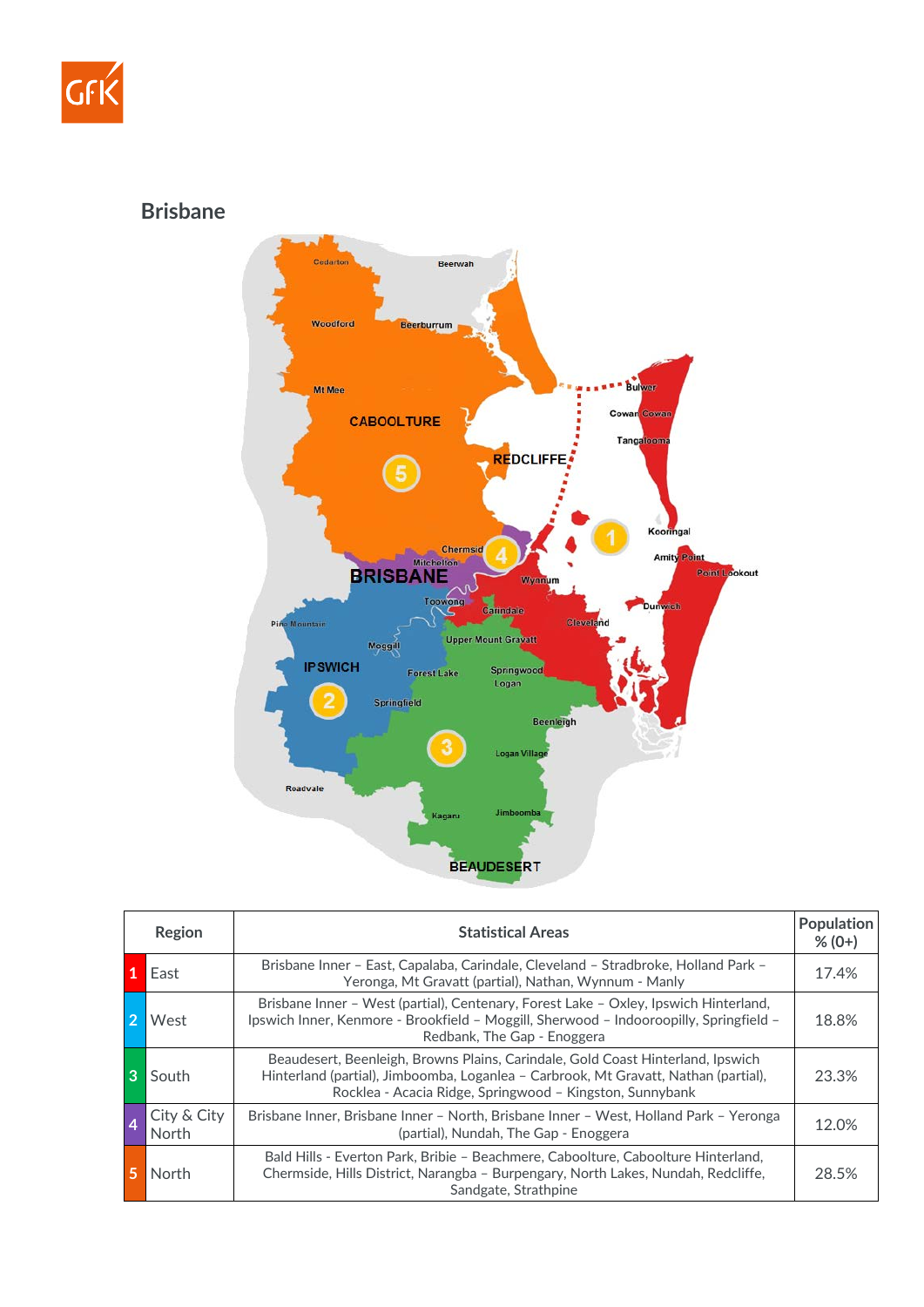

## **Adelaide**



|   | Region               | <b>Statistical Areas</b>                                                                                                             | Population<br>$% (0+)$ |
|---|----------------------|--------------------------------------------------------------------------------------------------------------------------------------|------------------------|
|   | Central              | Adelaide City, Charles Sturt, Norwood - Payneham - St Peters, Port Adelaide - West,<br>Prospect - Walkerville, Unley                 | 21.1%                  |
|   | North                | Gawler - Two Wells, Playford, Port Adelaide - East, Port Adelaide - West, Salisbury,<br>Tea Tree Gully (partial)                     | 27.1%                  |
| 3 | East & South         | Adelaide Hills, Burnside, Campbelltown, Mitcham, Onkaparinga, Port Adelaide – East<br>(partial), Salisbury (partial), Tea Tree Gully | 25.5%                  |
|   | West &<br>South West | Charles Sturt, Holdfast Bay, Marion, Onkaparinga, Port Adelaide - West (partial), West<br>Torrens                                    | 26.3%                  |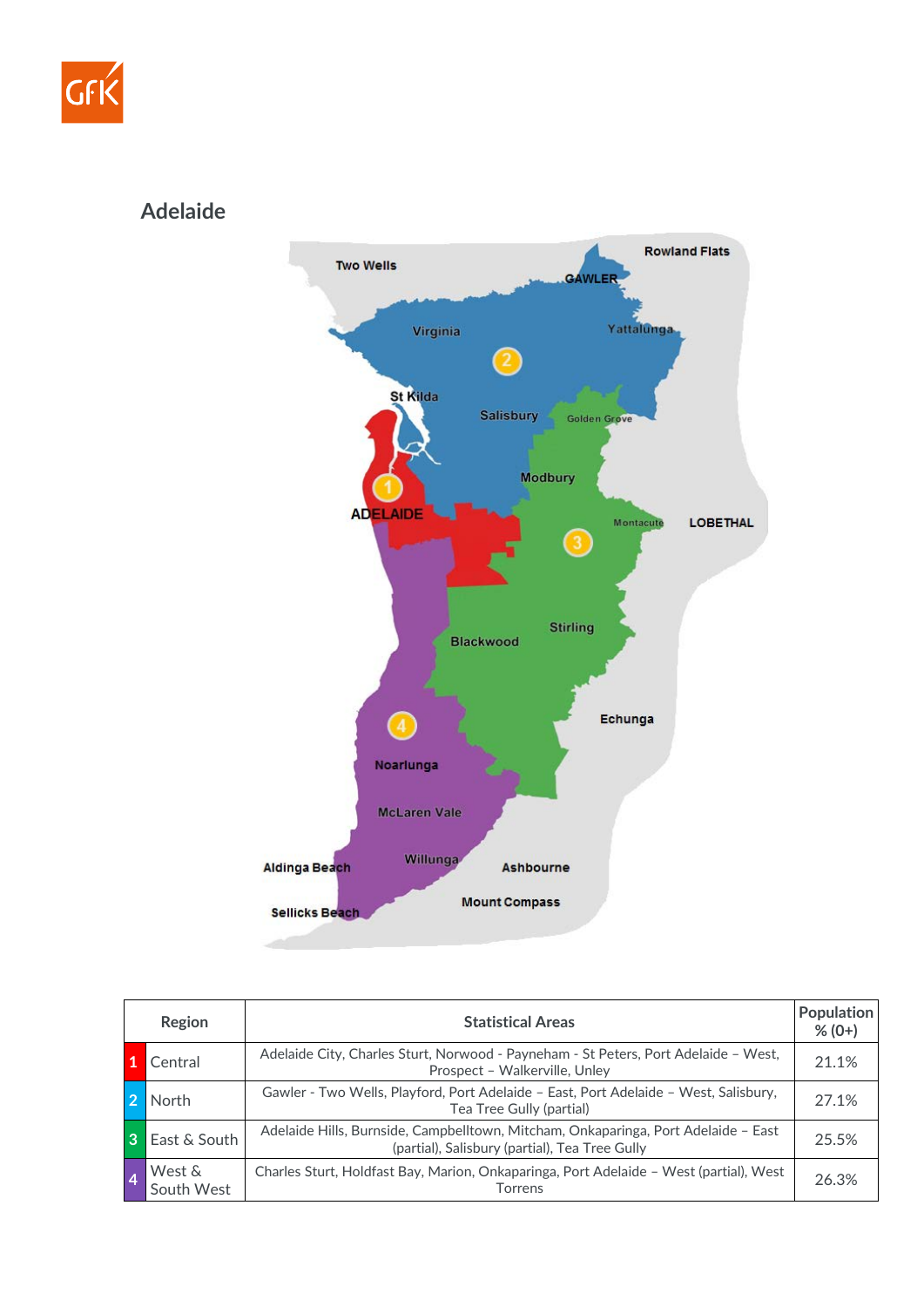



| Region |                       | <b>Statistical Areas</b>                                                                                | <b>Population</b><br>$% (0+)$ |
|--------|-----------------------|---------------------------------------------------------------------------------------------------------|-------------------------------|
|        | North &<br>North East | Bayswater - Bassendean, Joondalup, Mundaring, Perth City, Stirling, Swan, Wanneroo                      | 43.2%                         |
|        | South &<br>South East | Armadale, Belmont - Victoria Park, Gosnells, Kalamunda, Serpentine - Jarrahdale                         | 17.5%                         |
|        | West                  | Belmont - Victoria Park, Canning (partial), Cottesloe - Claremont, Perth City, South<br>Perth (partial) | 10.2%                         |
|        | South West            | Canning, Cockburn, Fremantle, Kwinana, Melville, Rockingham, South Perth                                | 29.0%                         |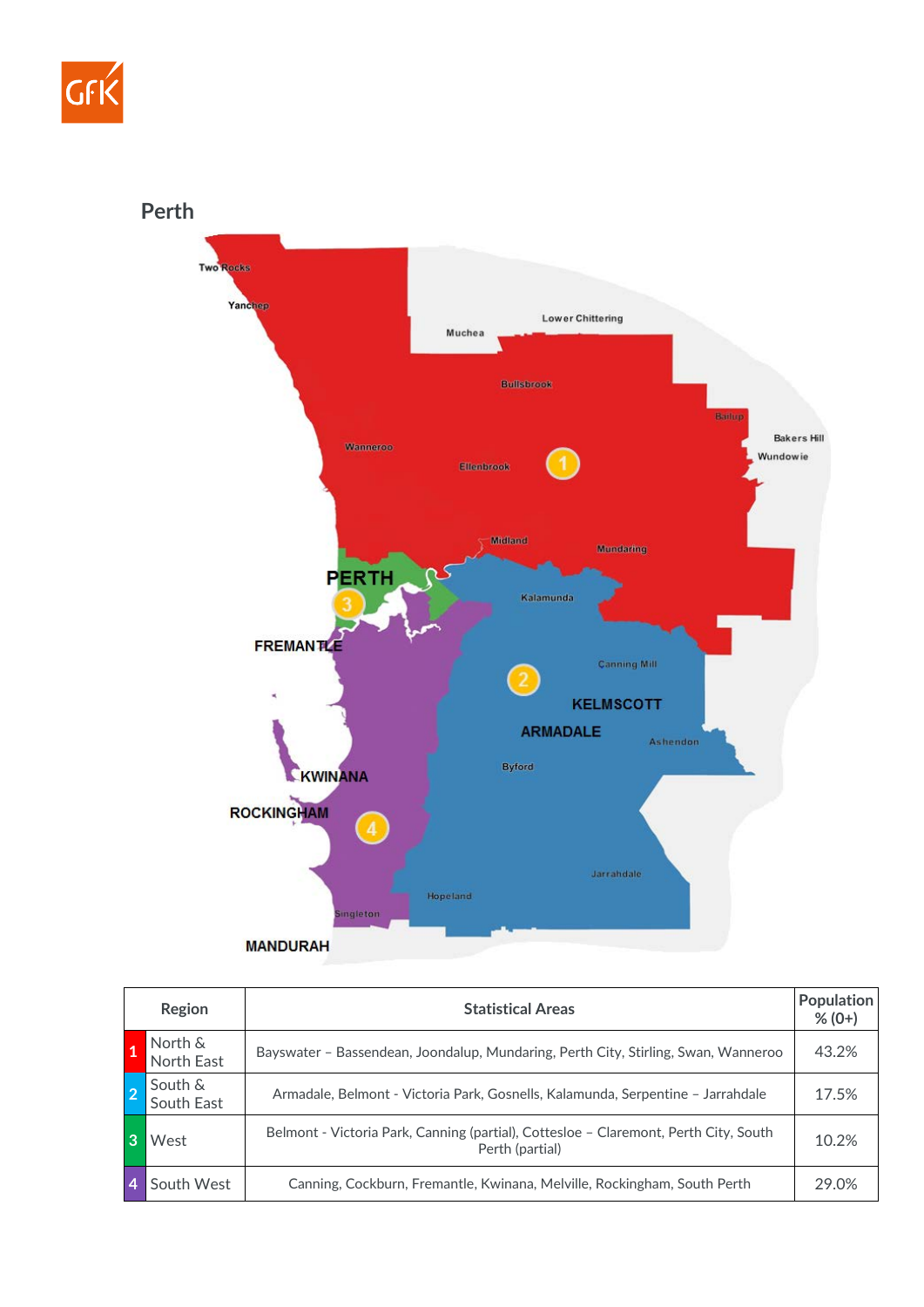

## **Newcastle**



| Region             | <b>Statistical Areas</b>                                | <b>Population</b><br>$% (0+)$ |
|--------------------|---------------------------------------------------------|-------------------------------|
| Central &<br>North | Lake Macquarie - East, Newcastle, Port Stephens         | 40.3%                         |
| West               | Lower Hunter, Maitland, Newcastle                       | 25.1%                         |
| South              | Lake Macquarie – East, Lake Macquarie – West, Newcastle | 34.6%                         |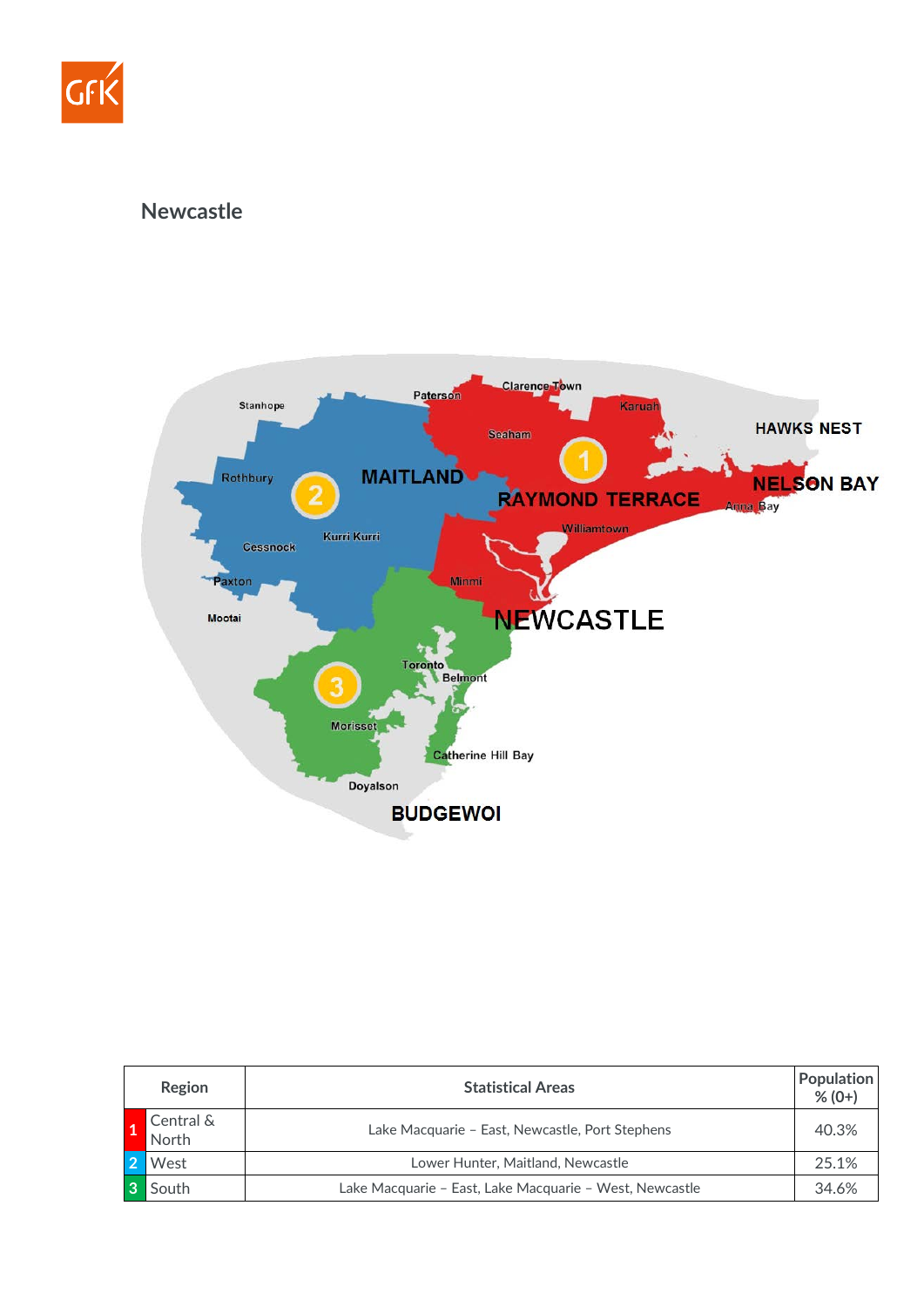

## **Canberra**



| <b>Region</b> | <b>Statistical Areas</b>                                                                                                                            | <b>Population</b><br>$% (0+)$ |
|---------------|-----------------------------------------------------------------------------------------------------------------------------------------------------|-------------------------------|
| Canberra      | Belconnen, Cotter - Namadgi, Fyshwick - Pialligo - Hume, Gungahlin, North Canberra,<br>Queanbeyan, South Canberra, Tuggeranong, Weston Creek, Woden | 100.0%                        |